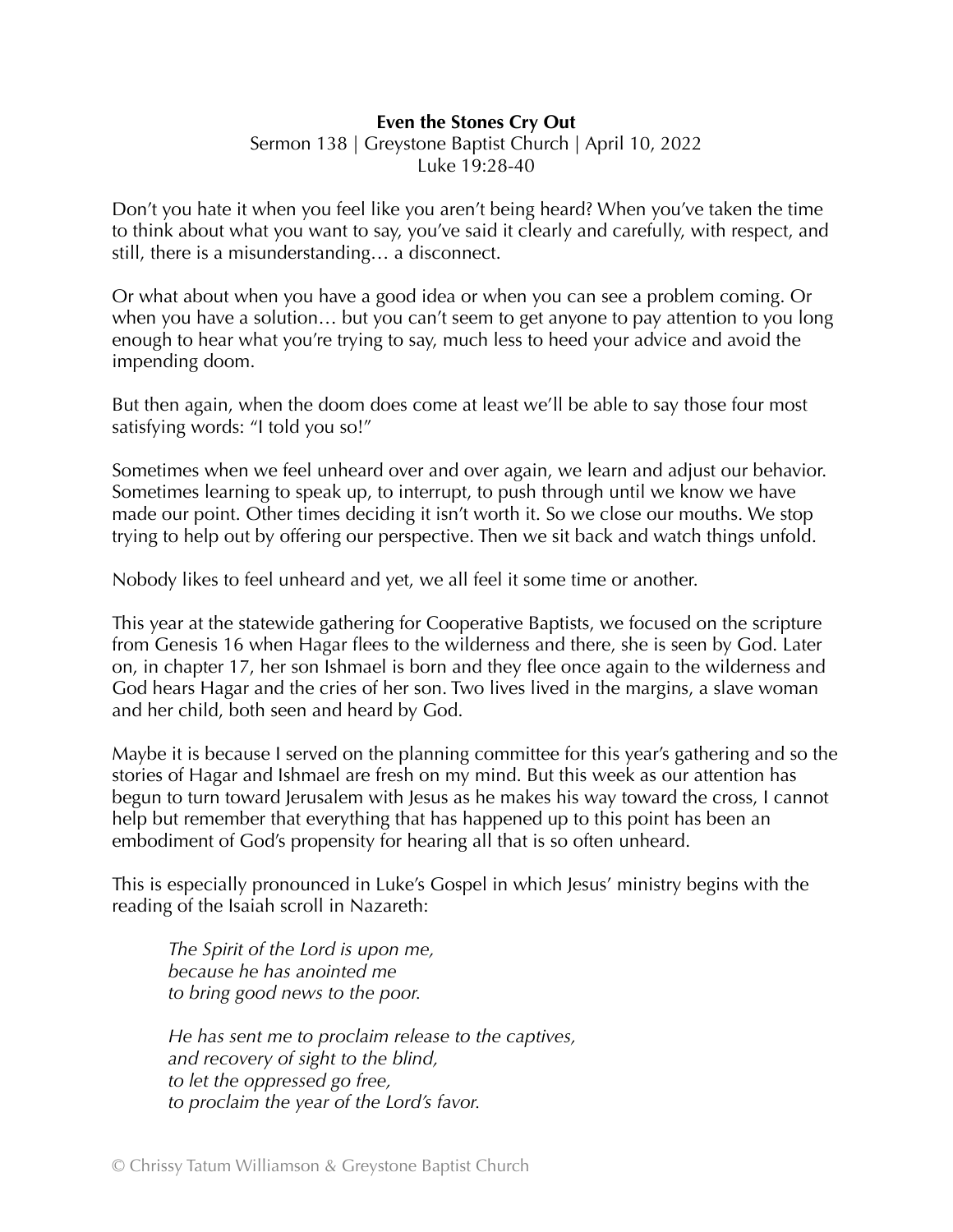Here, Jesus begins by stating his purpose, his mission: Jesus was called to the poor, the captives, the blind, the oppressed. And his calling was to declare their freedom, that's what the "year of the Lord's favor" meant. In Jesus, the kingdom was drawing near, and that was good news for the people who so often went unseen and unheard: the poor, the captives, the blind, and the oppressed.

For fifteen more chapters, Jesus sets his sights on the margins, looking for people in and around Galilee who had been overlooked, ignored, and unheard for too long. As he did he found a leper, a paralytic, a fishermen (a few fishermen actually), a man with a withered hand, a tax collector, some Pharisees, crowds of sinners and people with diseases… he found a Roman centurion and a widow whose only son had passed away. As his journey continued to unfold he encountered a woman whom everyone had labelled, "sinner." He began to teach the disciples his ways and word begins to spread around Galilee, this man is listening to those who had long been cast aside. They are being invited to join him on the way. It is no longer just one man, a boy from Nazareth, but this man is a leader with a different kind of mission: a mission that brings hearing, healing, and hope. A mission that insists on going after the one (each and every <u>one</u>) when the ninety-nine are already on board, ready to go. A mission that refuses to let anyone be lost due to health, wealth, or circumstance. A mission that hears the cries of the people and insists that there is a better way.

This "better way" of course is proclaimed in the Gospel as the Kingdom of God and it is described in parables and announced with Jesus' own presence as he travels throughout the region seeking out sinners and listening to outcasts.

People are starting to notice.

And this mission isn't just a small thing anymore, it is becoming more of a movement.

A movement of seeing and hearing.

A movement of healing and hope.

A movement of God's abundant love.

So when Jesus enters into Jerusalem just before Passover, he comes with a procession of people shouting "Hosanna! Save us!"

Jesus scholars, Marcus Borg and John Dominic Crossan wrote a book together about the last week of Jesus' life. In it, they sort through the Gospel narratives and historical accounts of the events surrounding this Passover. Their work reminds us that even though Christians often celebrate this Sunday, this Palm Sunday, waving Palm branches and celebrating the "King who comes in the name of the Lord!" This was not the only procession into Jerusalem that was happening.

Each year, for the beginning of the Passover celebration, the Roman Governor for Judea would ride into town from the coastal residence with his gubernatorial caravan. The people would line the streets to pay homage and offer their support for Rome. This was an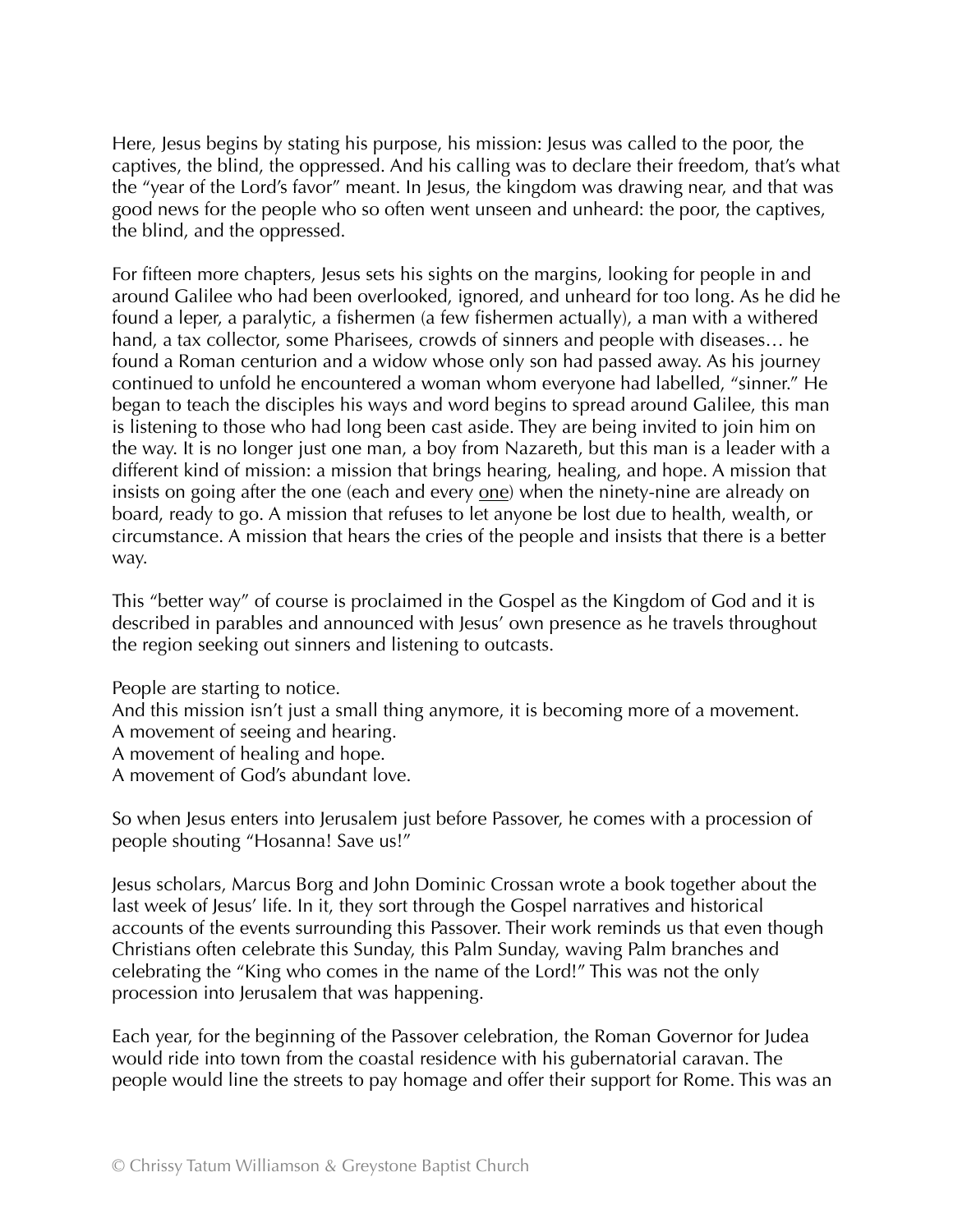important symbol for both the Roman Empire, its Emperor, and the people as it reminded everyone who was in charge.

Yes, the Passover was a religious festival, but it was only made possible by the allpowerful, all-mighty Roman government. And it would only happen, peacefully, if the people kept in line. Anything else would cause chaos, questions, and potential anarchy.

So on one side of town Pontius Pilate rides in, backed by the empire, dressed in armor, surrounded by guards, and on a horse fit and ready for battle. And on the other side (figuratively speaking), here comes Jesus, backed by fishermen and tax collectors, dressed in the clothes of a peasant, surrounded by the outcasts and the unheard, and riding on a colt.

Two men representing two very different kinds of kings, process into Jerusalem.

The stage is set. The story is unfolding. Which procession will prevail?

To be honest, it doesn't look too good for Jesus and his followers. Their enthusiasm is no match for Pilate's military backing. If there was to be a battle between the Kingdom of Rome and the Kingdom of God, represented by Pilate and Jesus of course, the safer bet would be on Rome. But still the people who follow Jesus into Jerusalem, and the ones who line the streets persist in yelling out "Blessed is the **King** who comes in the name of the Lord!"

Do they know something we have yet to learn?

Some of the Pharisees approached, perhaps they were trying to help soften the edges of the Jesus movement as it entered Jerusalem saying, "Teacher, order your disciples to stop." Notice, the Pharisees called him "teacher" rather than "king," maybe they felt that term – being a little less political – wouldn't be so offensive. Maybe if Jesus could just continue to be a teacher, his journey wouldn't have to lead to the cross. But Jesus knows his mission is more than teaching, he is called Rabbi, Teacher, yes, but he is also called the Prince of Peace, the Lord of Lords, and King of Kings. His mission cannot be limited to teaching in the margins, his mission is to establish the Kingdom of God in all the earth. A Kingdom that practices liberating love, and release to all who are captive. A Kingdom that is built on inclusion and welcome, relationship and healing. A Kingdom where all are seen and all are heard.

Unfortunately, that kingdom was at odds with Rome.

In an episode of *This American Life* called, "Baby Scientists with Faulty Data," a father tells a story about the first time his four-year-old daughter asked about the meaning of Christmas. He told her that we celebrate Christmas because it's Jesus' birthday. Curious as she was for more information on this Jesus fellow, the father went out and got a children's bible for them to read together. The little girl loved it. As they read from the Bible, the daughter would ask her father, about Jesus' teachings. The father would explain the best he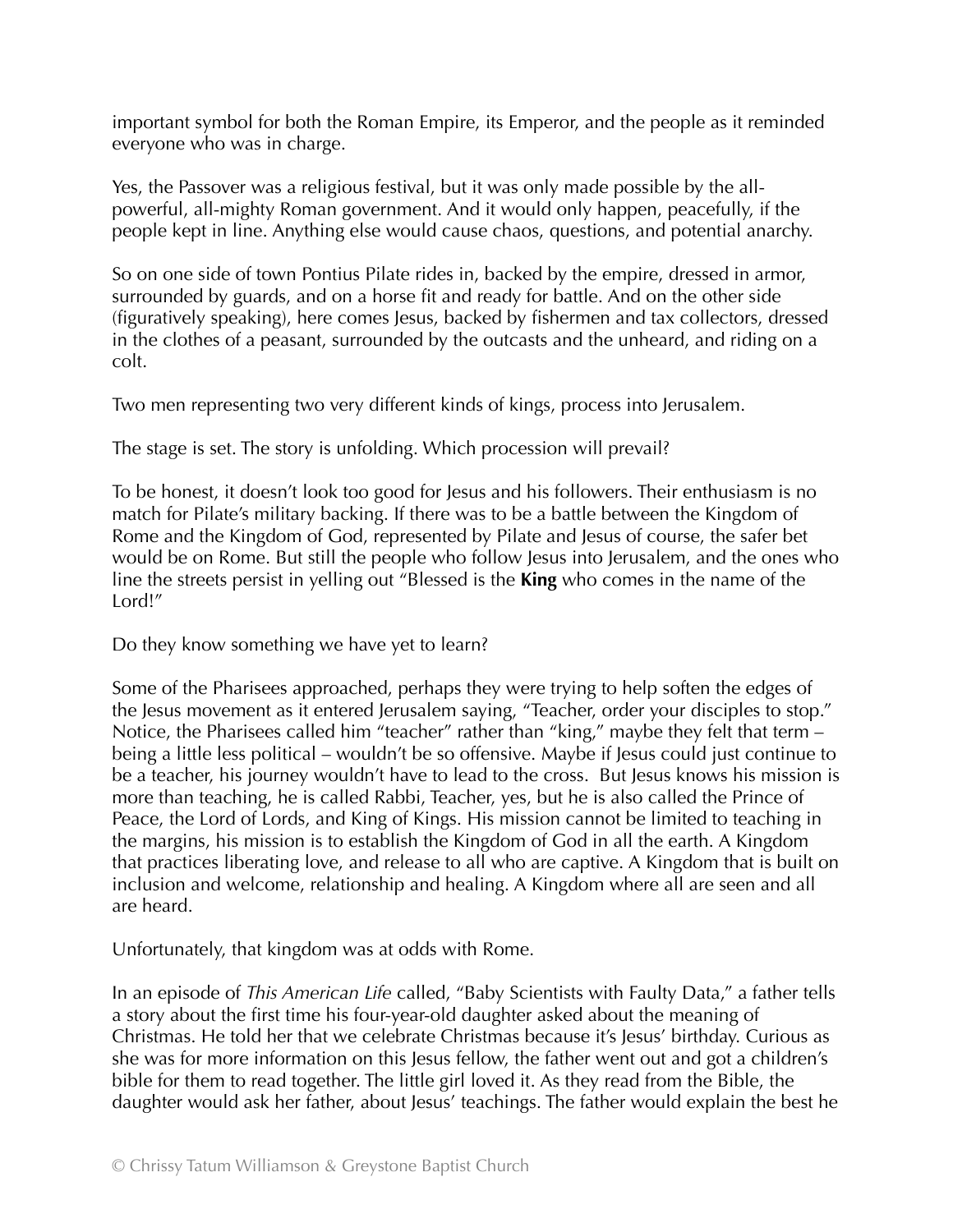could and often found himself summing it up with "Love your neighbor as yourself," or "Do unto others as you would have them do unto you."

One day, the father and daughter were driving past a church when the daughter noticed a huge crucifix out in front, and she asked, "Who is that?"

Realizing that they hadn't yet gotten to this part of the story the father said, "Yeah, well, that's Jesus, and I forgot to tell you the ending… The message that he had was so radical and unnerving to the prevailing authorities at the time that they had to kill him. They came to the conclusion that he would have to die. That message [he had] was too troublesome."

About a month later, mid-January, the girl's preschool was off, in honor of the holiday for Martin Luther King, Jr. The dad took the day off work and decided to take his daughter out for lunch. At the restaurant she saw a full-page submission from an art student in one of the local schools, a drawing of Martin Luther King, and she asked: "Who's that?"

"Well," the father said, "he was a preacher."

"for Jesus?" the little girl asked.

"Yeah, actually he was. But there was another thing that he was really famous for, which is that he had a message."

"What was his message?" She asked.

"Well, he said that you should treat everybody the same, no matter what they look like."

The little girl thought for a moment before making sense of all that she was taking in. "Well, that's what lesus said."

"Yeah," the father chimed in, "I guess it is. I never thought of it that way, but yeah, that's sort of like 'do unto others as you would have them do unto you.'"

<span id="page-3-1"></span>The little girl thought for a moment more before asking her next question, "did they kill him, too?["1](#page-3-0)

Unfortunately, things don't usually work out that well for prophets. For those who refuse to allow the good news of Jesus Christ to stay quietly in the margins. But here's the thing, it's ok. Because we know the rest of the story. Yes, Jesus rode into Jerusalem to cheering crowds shouting "Hosanna! Save us!" And yes, Jesus offered salvation to all whose cries for help he heard on that day – just as he had every day before. But those cries and his response, the calling that God placed on his life, his very identity as God in human form, the one who ushered in the New Kingdom, all of that led him straight to the cross where he would breathe his last and speak his last.

But it's ok, he said, because even if you silence me, my disciples will cry out. And even if you silence them too, even then, when you think you've squashed the movement, then, Jesus says, the stones will cry out.

<span id="page-3-0"></span><sup>&</sup>lt;sup>1</sup> <https://www.thisamericanlife.org/188/transcript>